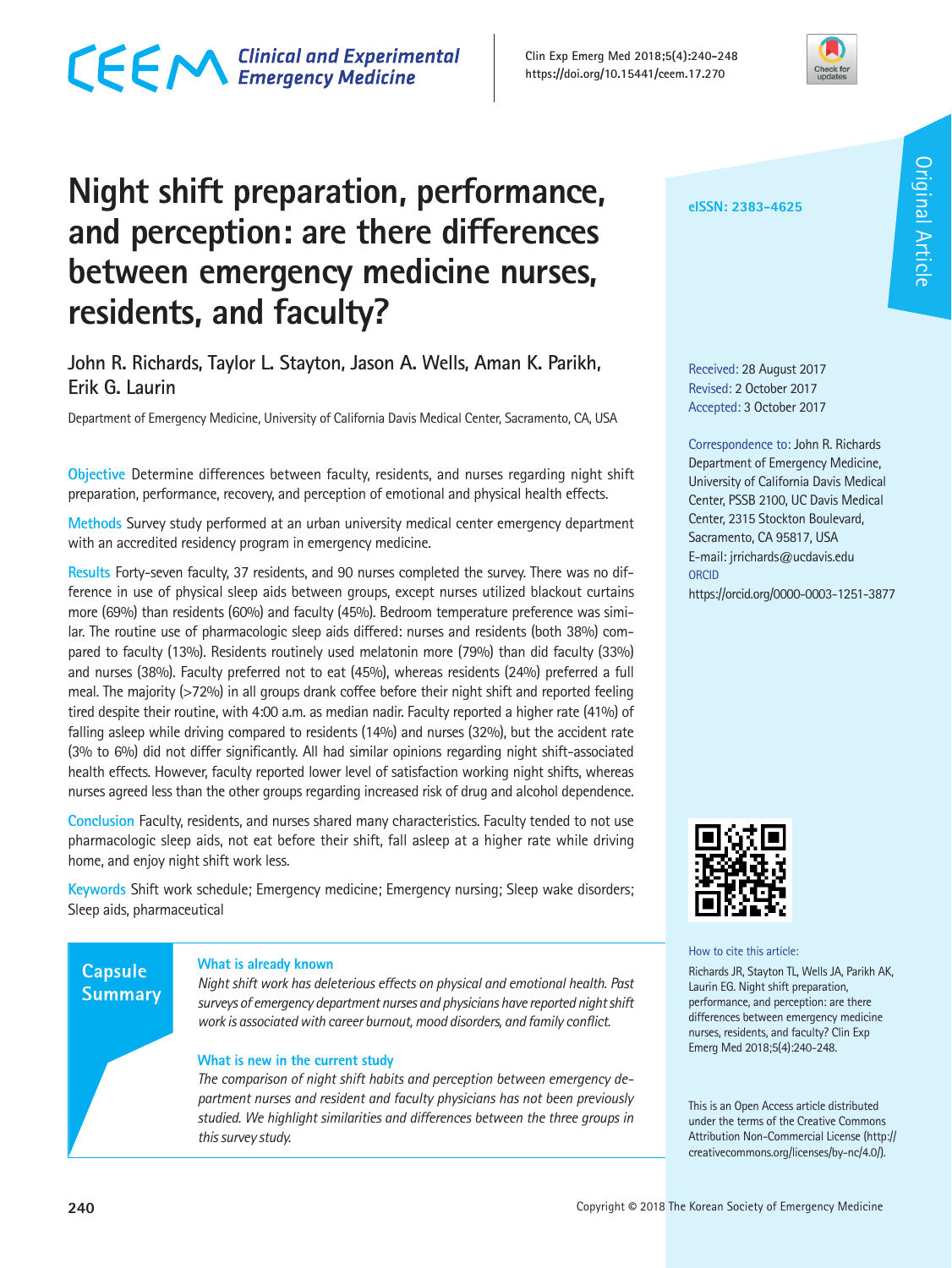#### **INTRODUCTION**

Emergency medicine nurses and physicians routinely provide continuous 24-hour coverage in the emergency department (ED) and are familiar with the challenges of working at night and maintaining optimal sleep. Past studies of nurses and physicians have shown night shift work is a major factor in career dissatisfaction, burnout, work-family conflict, and dysphoria.<sup>1</sup> The negative aspects of night shift work have been known for centuries: the Italian physician Bernardino Ramazzini, in his occupational medicine treatise *De morbis artificum diatriba* [Diseases of workers] published in 1713, described bakers who "work at night, so when the others sleep they stay awake, while trying to sleep during the day like animals who escape the light: hence, in the same town, there are men living an antithetic life in comparison with the others." $2,3$ Night shift work has been associated with deleterious health effects such as cardiovascular and gastrointestinal disease, certain cancers, suppression of immunity, diabetes, ageing, hormonal imbalance, increased risk of accidents, and premature death.<sup>4</sup> Neuropsychiatric ramifications include chronic fatigue, anxiety, depression, increased risk of medical errors, family discord, drug and alcohol abuse, and social isolation. $1,5,6$ 

The evolution of a 24-hour society has created challenges requiring adaptation to an inverse light and darkness cycle. As humans are diurnal by nature and require sleep at night in order for survival, night shift work represents an abnormal physiologic state with short-term effects on circadian rhythm for those working isolated night shifts, and long-term effects for career night shift workers (i.e., nocturnists).<sup>7</sup> Preparation for night shift work by nurses and physicians often involves a routine: pre- and postshift sleep during daylight hours, use of sleep aids, and specific meal and beverage selection.8,9 To date, no study has compared emergency medicine nurse and physician preferences regarding these factors, as well as their perception of fatigue during and after their night shift, risk of motor vehicle accidents while driving home, and their opinions on the potential emotional and physical health effects associated with working night shifts. The aim of our study was to determine whether differences existed between nurses, residents, and faculty working at the same ED.

#### **METHODS**

This study was performed during the month of April 2017 at an urban, university-associated level I trauma center ED with an accredited residency program in emergency medicine, school of medicine, and school of nursing. The annual census of this ED is 80,000 visits, and it serves a population of 500,000 within its city

## CEEM

limits and 1.6 million in its surrounding area. The hospital also serves as a tertiary referral center for northern and central California and the *de facto* public hospital for the city, providing care for a significant number of uninsured and dispossessed patients, as well as those brought in by law enforcement from the street, jails, prisons, and detention centers. The night shift for nurses is a 12-hour period from 7:00 p.m. to 7:00 a.m. For residents and faculty, the duration of the night shift is 10 hours from 9:00 p.m. to 7:00 a.m., and 11 hours from 9:00 p.m. to 8:00 a.m., respectively.

Surveys were handed to each subject during their ED shift (nurses, residents, and faculty), or during an academic forum, journal club, or other official meeting (residents and faculty) by one of the study investigators and collected approximately one hour later. The surveys were voluntary and anonymous. Data from the completed surveys were then input into Microsoft Excel 2016 (Redmond, WA, USA). Statistical analysis with analysis of variance (ANOVA), Kruskal-Wallis, and Fisher exact test was performed using STATA ver. 14 (Stata Corp., College Station, TX, USA). Results are reported as mean±standard deviation unless otherwise stated. Statistical significance is assumed at a level P≤0.05. This study was approved by our medical system's institutional review board as an exemption, as the survey guaranteed anonymity and involved no identifying patient care details.

#### **RESULTS**

A total of 90 nurses, 37 residents, and 47 faculty completed the survey (Supplementary Material 1). The survey response rate was 98% for nurses, 88% for residents, and 98% for faculty. There were significant differences in age between nurses  $(36.9 \pm 7.8)$ , residents (30.7±3.2), and faculty (40.5±8.3, P<0.0001). The age range for nurses was 24 to 59 years, residents 27 to 40 years, and faculty 30 to 66 years. There were significant gender differences between the three groups, with 56 (62%) female nurses, 17 (46%) female residents, and 17 (36%) female faculty ( $P=0.01$ ). Nurses were asked how many years since graduation from nursing school and reported  $9.3 \pm 7.1$  years. Nurses were also queried about their years of experience in the ED and reported  $6.2 \pm 5.5$  years with a range of 1 month to 30 years, and 70 (78%) identified themselves as primarily working night shifts. Faculty reported 12.4±8.6 years and residents  $2.3 \pm 1.7$  years since graduation from medical school. Nine (19%) of faculty identified themselves as primarily working night shifts.

The majority ( $>71\%$ ) of all three groups reported they had a pre-night shift routine (Table 1). There was no significant difference between the groups for the use of physical sleep aids such as ear plugs, background noise, special pillows, humidifiers, and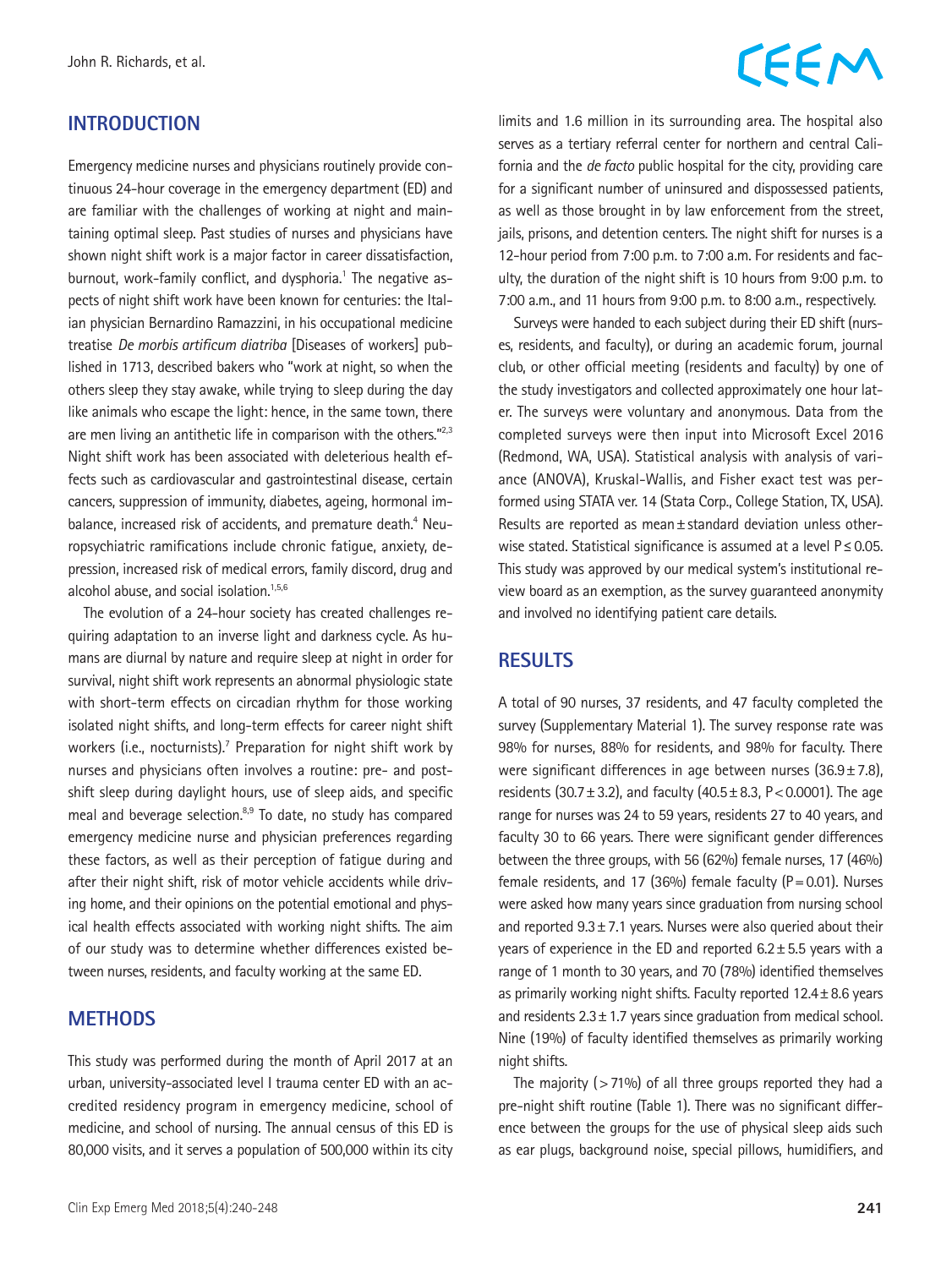#### **Table 1.** Survey questions regarding demographics and sleep aids

| Survey question                        | Nurse $(n=90)$         | Resident $(n=37)$     | Faculty $(n = 47)$    | P-value <sup>a)</sup> |
|----------------------------------------|------------------------|-----------------------|-----------------------|-----------------------|
| Age (yr)                               | $36.9 \pm 7.8$         | $30.7 \pm 3.2$        | $40.5 \pm 8.3$        | $0.0001^{b}$          |
| Female                                 | 56 (62.2, 51.9-71.6)   | 17 (45.9, 31.0-61.2)  | 17 (36.2, 23.9-50.5)  | 0.01                  |
| Do you have a pre-night shift routine? | 64 (71.1, 60.6-80.2)   | 27 (72.9, 56.8-84.7)  | 37 (78.7, 64.9-88.2)  | 0.62                  |
| Do you use                             |                        |                       |                       |                       |
| <b>Blackout curtains</b>               | 62 (68.9, 58.3-78.2)   | 22 (59.5, 43.5-73.6)  | 21 (44.7, 31.4-56.7)  | 0.02                  |
| Ear plugs                              | 21 (23.3, 15.1-33.4)   | 12 (32.4, 19.5-48.6)  | 10 (21.2, 11.8-35.1)  | 0.45                  |
| Background noise                       | 44 (48.9, 38.2-59.6)   | 14 (37.8, 24.0-53.9)  | 21 (44.7, 31.4-56.7)  | 0.52                  |
| Special pillow (anatomic, etc.)        | $5(5.6, 1.9 - 13.2)$   | $3(8.1, 2.1 - 22.0)$  | 5 (10.6, 4.2-23.0)    | 0.55                  |
| Humidifier                             | $3(3.3, 0.7-9.4)$      | $2(5.4, 0.6 - 18.6)$  | $2(4.3, 0.4 - 15.0)$  | 0.86                  |
| Eye mask                               | 8 (8.9, 3.9-16.7)      | $5(13.5, 5.4 - 28.5)$ | $6(12.7, 5.6 - 25.6)$ | 0.67                  |
| Preferred bedroom temperature (°F)     | $67.9 \pm 3.2$         | $67.0 \pm 2.7$        | $67.7 \pm 2.4$        | $0.43^{b}$            |
| Routinely take sleep aids?             | 34 (37.8, 28.4-48.1)   | 14 (37.8, 24.0-53.9)  | 6 (12.7, 5.6-25.6)    | 0.03                  |
| Melatonin                              | 13 (38.2, 23.8-55.0)   | 11 (78.6, 51.7-91.6)  | 2 (33.3, 9.3-70.4)    | 0.03                  |
| Diphenhydramine                        | 10 (29.4, 16.7-46.3)   | 2 (14.3, 2.7-41.2)    | 3 (50.0, 18.7-81.2)   | 0.23                  |
| Doxylamine                             | $4(11.7, 4.1 - 27.2)$  | $\overline{0}$        | $1(16.6, 1.1 - 58.2)$ | 0.27                  |
| Alcohol                                | $2(5.8, 0.6 - 20.0)$   | $1(7.1, 0.1 - 33.5)$  | 0                     | $\mathbf{1}$          |
| Trazodone                              | $2(5.8, 0.6 - 20.0)$   | $\overline{0}$        | $\overline{0}$        | $\mathbf{1}$          |
| Zolpidem                               | $1(2.9, 0.1 - 16.2)$   | $\mathbf 0$           | $\overline{0}$        | $\mathbf{1}$          |
| Eszopiclone                            | $1(2.9, 0.1 - 16.2)$   | $\mathbf 0$           | $\boldsymbol{0}$      | $\mathbf{1}$          |
| Valerian root                          | $1(2.9, 0.1 - 16.2)$   | $\mathbf 0$           | $\boldsymbol{0}$      | $\mathbf{1}$          |
| What sleep aids have you tried?        |                        |                       |                       |                       |
| Diphenhydramine                        | 56 (62.2, 51.4-72.2)   | 17 (45.9, 31.0-61.6)  | 24 (51.1, 37.2-64.7)  | 0.18                  |
| Melatonin                              | 52 (57.8, 46.9-68.1)   | 19 (51.4, 35.9-66.6)  | 16 (34.0, 22.1-48.4)  | 0.03                  |
| Alcohol                                | 24 (26.7, 17.9 - 37.0) | 11 (29.7, 17.4-45.9)  | 9 (19.2, 10.2-32.8)   | 0.49                  |
| Doxylamine                             | 13 (14.4, 8.5-23.3)    | $4(10.8, 3.7 - 25.3)$ | 5 (10.6, 4.2-23.0)    | 0.82                  |
| Zolpidem                               | 12 (13.3, 7.6-22.0)    | 6 (16.2, 7.3-31.5)    | 8 (17.0, 8.6-30.4)    | 0.81                  |
| Valerian root                          | $6(6.7, 2.8 - 14.1)$   | $2(5.4, 0.5 - 18.6)$  | $1(2.1, 0.1 - 12.1)$  | 0.59                  |
| Eszopiclone                            | $2(2.2, 0.1 - 8.2)$    | $\mathbf 0$           | $2(4.3, 0.3 - 15.0)$  | 0.54                  |
| Trazodone                              | $2(2.2, 0.1 - 8.2)$    | $\boldsymbol{0}$      | 0                     | 0.71                  |
| Dimenhydrinate                         | $3(3.3, 0.7 - 9.7)$    | $\mathbf{0}$          | 0                     | 0.42                  |
| Temazepam                              | $2(2.2, 0.1 - 8.2)$    | $\mathbf{0}$          | $\overline{0}$        | 0.71                  |
| Lorazepam                              | $\overline{0}$         | $\mathbf{0}$          | $1(2.1, 0.1 - 12.1)$  | 0.48                  |
| Tramadol                               | $1(1.1, 0.1 - 6.6)$    | $\mathbf{0}$          | 0                     | $\mathbf{1}$          |
| Cannabis                               | $1(1.1, 0.1 - 6.6)$    | $\mathbf{0}$          | $\overline{0}$        | $\mathbf{1}$          |
| Promethazine                           | $1(1.1, 0.1 - 6.6)$    | $\mathbf 0$           | $\mathbf 0$           | $\mathbf{1}$          |
| Herbal tea                             | $1(1.1, 0.1 - 6.6)$    | $\mathbf{0}$          | $\overline{0}$        | $\mathbf{1}$          |

Values are presented as mean±standard deviation or number (%, 95% confidence interval).

a)Fisher exact test. b)ANOVA.

masks. However, there was a significant difference  $(P=0.02)$  in the use of blackout curtains in the bedroom between nurses (69%), residents (60%), and faculty (45%). All groups preferred a narrow bedroom temperature range, averaging from 67°F to 68°F. The routine use of pharmacologic sleep aids was next addressed. Faculty were least likely (13%,  $P = 0.03$ ) to routinely utilize pharmacologic sleep aids compared to nurses (38%) and residents (38%). The most common routine sleep aids were all over-the-counter: melatonin, diphenhydramine, and doxylamine. Residents routinely utilized melatonin at a significantly higher rate (79%,  $P = 0.03$ ) than nurses (38%) and faculty (33%). The next set of questions

involved which sleep aids had been tried in the past but not routinely used. Diphenhydramine, melatonin, alcohol, doxylamine, and zolpidem were the most commonly cited. Nurses reported having tried melatonin at a higher frequency (58%,  $P = 0.03$ ) than residents (51%) or faculty (34%).

Pre-night shift meal habits were queried (Table 2), and faculty differed significantly (45%,  $P = 0.04$ ) from residents (24%) and nurses (26%) in preferring to not eat prior to their night shift. In contradistinction, residents preferred a full meal (24%, P=0.05) compared to nurses (12%) and faculty (6%). Coffee was overwhelmingly (>72%) preferred by all groups as their beverage of choice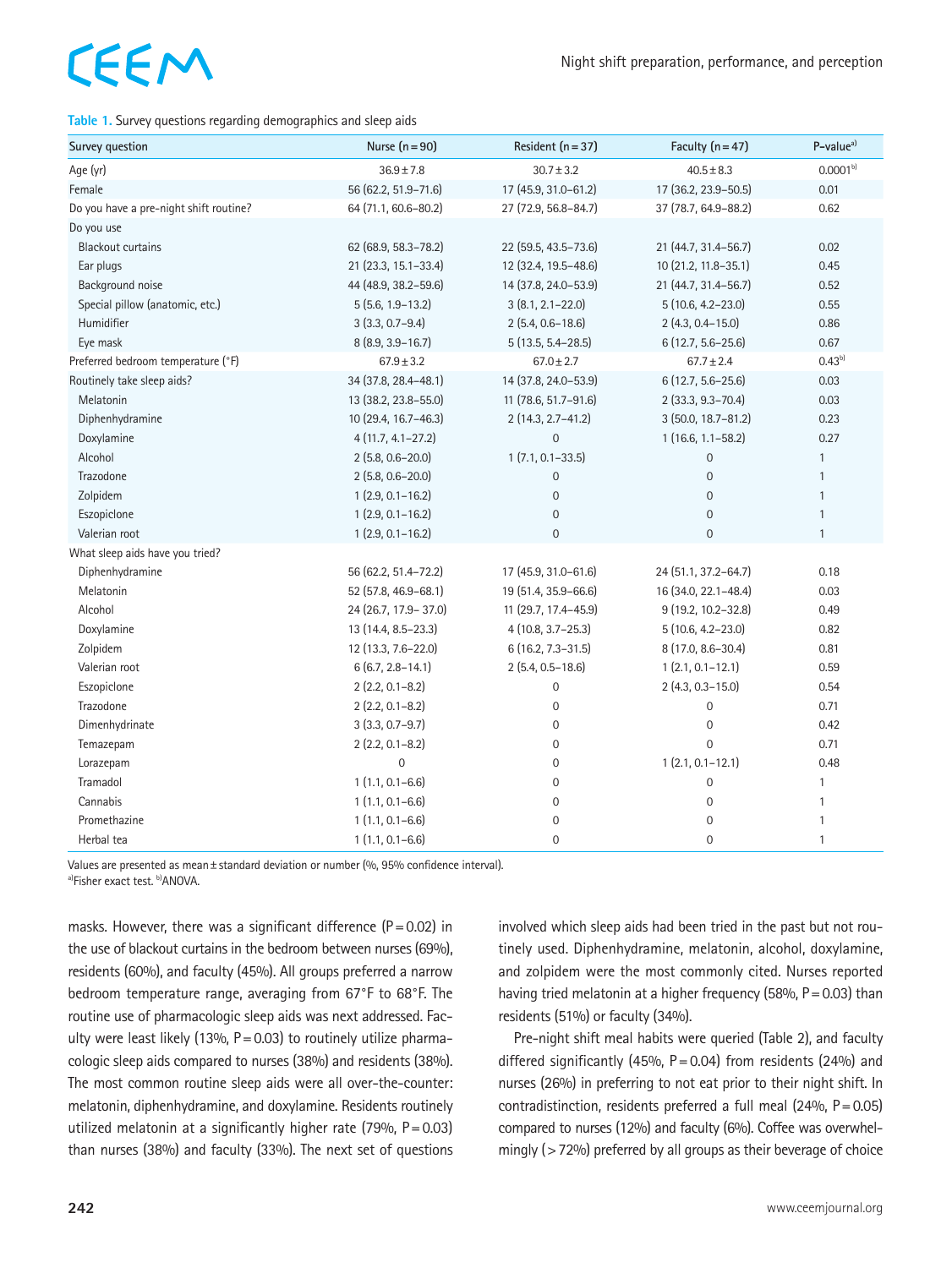| Table 2. Survey questions regarding meals, beverages, fatigue, and sleep |  |  |
|--------------------------------------------------------------------------|--|--|
|--------------------------------------------------------------------------|--|--|

| Survey question                                              | Nurse $(n=90)$         | Resident $(n=37)$      | Faculty $(n = 47)$    | $P-valuea$             |
|--------------------------------------------------------------|------------------------|------------------------|-----------------------|------------------------|
| Meal preference before a night shift                         |                        |                        |                       |                        |
| No meal                                                      | 23 (25.6, 17.6-35.5)   | $9(24.3, 13.2 - 40.3)$ | 21 (44.7, 31.4–58.8)  | 0.04                   |
| Snack                                                        | 23 (25.6, 17.6-35.5)   | $9(24.3, 13.2 - 40.3)$ | 12 (25.5, 15.1-39.6)  | 0.9                    |
| Small meal                                                   | 33 (36.7, 26.7-47.5)   | 10 (27.0, 15.2-43.1)   | 11 (23.4, 13.5-37.4)  | 0.23                   |
| Full meal                                                    | $11(12.2, 6.3 - 20.8)$ | $9(24.3, 13.2 - 40.3)$ | $3(6.4, 1.2 - 17.8)$  | 0.05                   |
| Stimulant preference before/during a night shift             |                        |                        |                       |                        |
| Coffee                                                       | 65 (72.2, 61.8-81.2)   | 28 (75.7, 59.7-86.8)   | 38 (80.9, 67.2-89.8)  | 0.53                   |
| Tea                                                          | $9(10.0, 4.7 - 18.1)$  | $6(16.2, 7.3 - 31.5)$  | $5(10.6, 4.2 - 23.0)$ | 0.59                   |
| Energy drink/soda                                            | 17 (18.9, 11.4-28.5)   | $9(24.3, 13.2 - 40.3)$ | $6(12.7, 5.6 - 25.6)$ | 0.39                   |
| Caffeine tablets                                             | $3(3.3, 0.7-9.4)$      | $\Omega$               | $2(4.2, 0.3 - 15.0)$  | 0.7                    |
| Experience fatique during night shift?                       | 60 (66.7, 55.9 - 76.3) | 22 (59.5, 43.5-73.7)   | 31 (65.9, 51.6-77.8)  | 0.72                   |
| When is your energy level lowest? (interquartile range)      | 4:00 a.m. $(3-4)$      | 4:00 a.m. $(4-4)$      | 4:00 a.m. $(4-4)$     | $0.21^{b}$             |
| Estimate minimum hours of sleep needed prior to              |                        |                        |                       |                        |
| An isolated night shift (hr)                                 | $5.5 \pm 1.9$          | $5.9 \pm 2.2$          | $3.6 \pm 2.3$         | $0.0001$ <sup>c)</sup> |
| Consecutive night shifts (hr)                                | $6.2 \pm 1.4$          | $6.5 \pm 1.2$          | $6.6 \pm 1.1$         | $0.24^{c}$             |
| Estimate your actual hours of sleep prior to                 |                        |                        |                       |                        |
| An isolated night shift (hr)                                 | $4.8 \pm 2.7$          | $4.1 \pm 2.9$          | $2.8 \pm 2.0$         | $0.0002$ <sup>c)</sup> |
| Consecutive night shifts (hr)                                | $5.6 \pm 1.4$          | $6.2 \pm 0.9$          | $6.2 \pm 1.5$         | 0.03c                  |
| Time to sleep after arriving home from                       |                        |                        |                       |                        |
| An isolated night shift (hr)                                 | $1.6 \pm 1.4$          | $1.4 \pm 1.0$          | $1.4 \pm 0.9$         | 0.52c                  |
| Consecutive night shifts (hr)                                | $1.8 \pm 1.3$          | $1.5 \pm 1.1$          | $1.7 \pm 1.1$         | $0.43^{c}$             |
| Ever fallen asleep driving home after a night shift?         | 29 (32.2, 22.7-42.9)   | $5(13.5, 5.4 - 28.5)$  | 19 (40.5, 27.9-54.7)  | 0.02                   |
| Ever had an accident while driving home after a night shift? | $5(5.6, 0.2 - 12.7)$   | $1(2.7, 0.1 - 15.0)$   | $3(6.4, 1.5-17.8)$    | 0.72                   |

Values are presented as number (%, 95% confidence interval) or mean±standard deviation unless otherwise indicated. a)Fisher exact test. b)Kruskal-Wallis test. C)ANOVA.

#### **Table 3.** Survey questions regarding perception of night shift work impact on physical and emotional health

| Survey question                                                                                                          | <b>Nurse</b> | Resident     | Faculty  | $P-valuea$ |
|--------------------------------------------------------------------------------------------------------------------------|--------------|--------------|----------|------------|
| I enjoy working night shifts.                                                                                            | $4(2-5)$     | $4(2.5-4.5)$ | $3(2-4)$ | 0.01       |
| Night shifts do not alter my normal sleep cycle.                                                                         | $1(1-3)$     | $1(1-2)$     | $1(1-2)$ | 0.13       |
| Career night shift workers have shorter life-spans than day shift workers.                                               | $4(3-4)$     | $4(3-4)$     | $4(3-4)$ | 0.74       |
| Career night shift workers are more susceptible to illness than day shift workers.                                       | $4(3-5)$     | $4(3-4)$     | $4(3-4)$ | 0.49       |
| Career night shift workers age faster than day shift workers.                                                            | $4(3-4)$     | $4(3-4)$     | $4(3-4)$ | 0.08       |
| Career night shift workers experience higher overall levels of stress in their personal lives than day<br>shift workers. | $3(3-4)$     | $3(3-4)$     | $3(3-4)$ | 0.39       |
| Career night shift workers have a higher prevalence of depression than day shift workers.                                | $4(3-4)$     | $3(3-4)$     | $3(3-4)$ | 0.32       |
| Career night shift workers are more likely to depend on drugs and alcohol than day shift workers.                        | $3(2-4)$     | $3(3-4)$     | $3(3-4)$ | 0.02       |

Values are presented as median (interquartile range). Likert scale: 1=strongly disagree; 2=disagree; 3=neutral; 4=agree; 5=strongly agree. a)Kruskal-Wallis test.

before and during their night shift. Other beverages cited were tea, energy drinks, and soda, with 18 nurses (20%), 8 residents (22%), and 7 faculty (15%) reporting drinking more than one type of beverage during their night shift. The majority in all groups reported they experienced fatigue during their night shift, with 4:00 a.m. as the most commonly reported time at which their energy level reached a nadir. For isolated night shifts, faculty estimated the least amount of required and actual hours of sleep compared to nurses and residents (Table 2). Nurses estimated they slept less

actual hours than residents and faculty during consecutive night shifts. Faculty had a higher rate of falling asleep during their drive home after a night shift (41%,  $P = 0.02$ ) than nurses (32%) or residents (14%). There was no significant difference in accident rate, which ranged from 3% to 6%.

Specific statements regarding the effect of night shift work on emotional and physical health were presented using a 5-point Likert scale (Table 3). There was agreement between nurses, residents, and faculty for all statements with exception of two. Fac-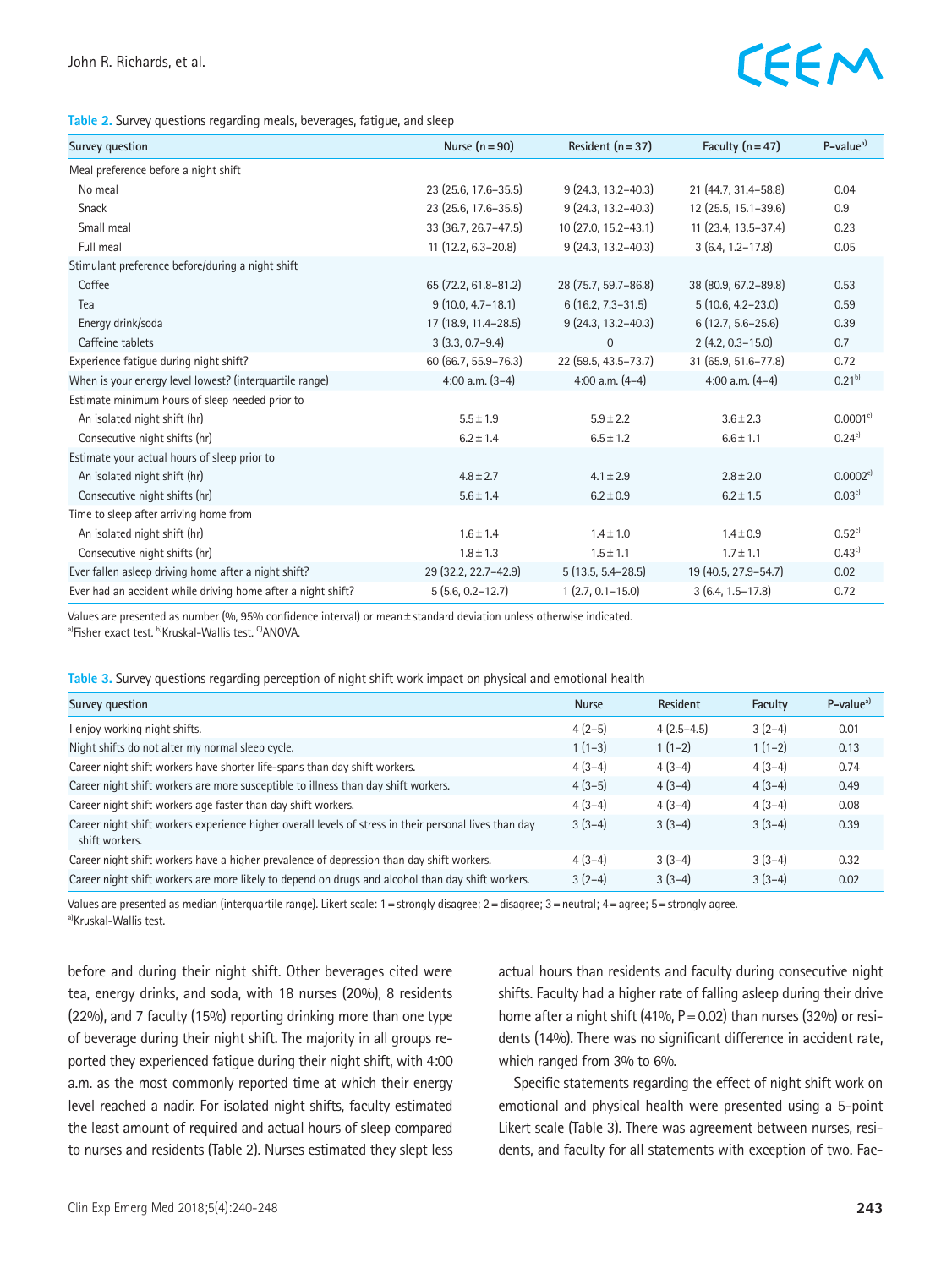Night shift preparation, performance, and perception

ulty were less inclined ( $P = 0.01$ ) than nurses and residents to agree with the statement, "I enjoy working night shifts." Nurses were less inclined  $(P=0.02)$  than faculty and residents to agree with the statement, "Career night shift workers are more likely to depend on drugs and alcohol than day shift workers."

### **DISCUSSION**

At present, this survey study represents the first in which emergency medicine nurses, residents, and faculty from the same ED provided details regarding their night shift routines, habits, and preferences for comparison. It was not surprising the majority in all three groups had a pre-night shift routine, and this habit has been confirmed in prior surveys.<sup> $7-9$ </sup> The use of physical sleep aids for pre- and post-night shift sleep and maintenance of a routine was also a common finding between the three groups. The main purpose of physical sleep aids is to minimize the disruptive effect of pre- and post-night shift sleep on circadian rhythm. This includes blocking light, mitigating sound, and creating an optimal bedroom temperature. Circadian rhythms are dependent on an internal clock located in the suprachiasmatic nucleus of the hypothalamus. Humans have a predictable circadian clock slightly longer than 24 hours that may be altered by career night shift work and exposure to "zeitgebers," or light-associated clues to time of day. The only significant difference between the three groups in our study was the use of blackout curtains by faculty compared to nurses and residents. This may be explained by the higher number of consecutive night shifts for nurses and residents compared to faculty. For the nine faculty who identified themselves as nocturnists, eight (89%) regularly used blackout curtains compared to non-nocturnists (34%). A review of the efficacy of physical sleep aids found no particular benefit for any one in particular.10 However, careful regulation of light exposure using curtains, masks, and sunglasses pre- and post-night shift has been shown to enhance recovery, mood, and performance.<sup>7</sup> Circadian patterns also affect core body temperature, also regulated by the hypothalamus, which peaks in the afternoon and falls in the early hours of the morning. Low  $\left( < 70^{\circ}F \right)$  pre- and post-night shift bedroom temperature was preferred by all groups, most likely to mimic the early morning circadian pattern (Table 1).

In general, pharmacologic sleep aids were not routinely used by the majority in all three groups in our study. Melatonin as a routine sleep aid was most commonly used by all three groups, but significantly more so by residents relative to nurses and faculty. A Cochrane review from 2015 determined melatonin improves sleep length after a night shift, but the quality of evidence was low.<sup>11</sup> A randomized controlled trial of melatonin for 18 emergency physicians working nights showed melatonin improved gestalt day sleep and night alertness.<sup>12</sup> In another similar study, Wright et al.13 and colleagues found no beneficial effect of melatonin on sleep quality, tiredness, or cognitive function in emergency physicians after a night shift. Antihistamines were the most commonly tried sleep aids for all three groups but ranked below melatonin for routine use. This may reflect the tolerance associated with repeated antihistamine use, and the undesirable side effects such as xerostomia, post-awakening sedation, and dizziness. Prescribed sleep aids such as zolpidem were commonly tried but not routinely used by all three groups. This may be explained by awareness of the addiction potential of prescribed sleep aids by ED staff commonly caring for prescription drug-addicted patients. Alcohol was tried by all three groups but not routinely used, likely reflecting the sleep stage fragmentation and awakening from diuresis asso $ciated$  with alcohol use as a sleep aid.<sup>1</sup> This finding was in contrast to a 2005 survey of Canadian emergency physicians, who reported higher past-month alcohol use as a sleep aid than any other medication class.14 Another study of 602 emergency medicine residents reported 46% regularly used (in order of preference) antihistamines, sleep adjuncts, alcohol, benzodiazepines, or muscle relaxants to help them fall or stay asleep.<sup>15</sup> Sleep adjuncts were not further defined in their survey.

Regarding meal preference just before their night shift, faculty preferred not to eat more so than nurses and residents, whereas residents preferred a full meal compared to nurses and faculty. This may be explained by the higher years of experience for the nurse and faculty group compared to residents. Seasoned night shift health care workers have been noted to limit their food intake to avoid post-prandial fatigue from insulin surges and increased risk of obesity.<sup>16,17</sup> They may also be aware of the increased risk of diabetes mellitus associated with long-term night shift work.18 During normal nighttime sleep, an insulin-resistant fasting state exists during which stored glucose is released, which is preferentially utilized by the central nervous system instead of muscle.19 Eating during a night shift creates an exaggerated glucose and lipid response compared to day, which represents a risk for development of diabetes and cardiovascular disease.

For promotion of wakefulness, caffeinated beverages were widely utilized by all three groups in our study, with coffee as the clear favorite. There were no significant differences detected between nurses, residents, and faculty regarding choice of stimulant (coffee, tea, energy drink, etc.). These results parallel other studies of night shift healthcare workers.<sup>20,21</sup> Of note, not one subject reported the use of modafinil or amphetamine-like substances to enhance wakefulness during their night shift. Caffeine has been shown to enhance wakefulness, mood, and improve cognitive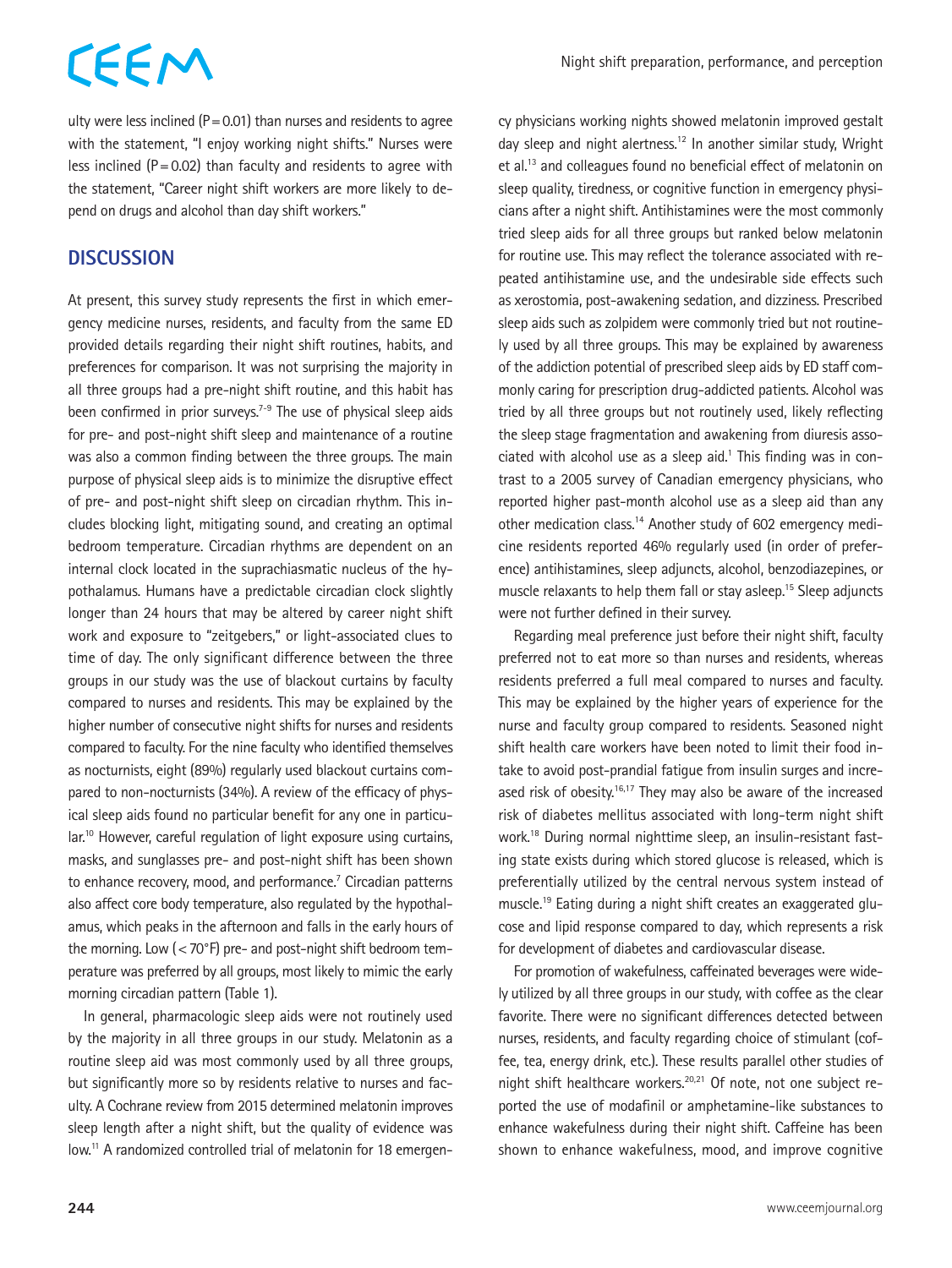performance during night shifts.<sup>22-24</sup> However, tolerance to caffeine develops rapidly, and habitual users lose its benefits.<sup>25</sup> Despite the use of caffeinated beverages and pre-shift routines, the majority of all three groups reported fatigue during their night shift, especially at 4:00 a.m., which represented the study median and correlates with the human circadian rhythm energy nadir. It has been shown that during this time period, the risk of major errors in judgment and performance is highest, as demonstrated by the industrial disasters at Bhopal, Three Mile Island, and Chernobyl.26

In our study, nurses reported their actual hours of sleep for consecutive night shifts were significantly lower than residents and faculty, and also lower than previously published reports. $5,6,27-30$ The optimal amount of sleep to has been shown to be approximately 8.2 hours, and duration of less than 5 hours in the preceding 24 hours has been associated with performance impairment of common tasks.<sup>31</sup> Such sleep deprivation may lead to microsleeps, which are brief episodes lasting 3 to 15 seconds during which a person appears suddenly asleep.<sup>32</sup> This may reflect residents and faculty working fewer consecutive night shifts and less demand on daytime-scheduled activities necessitating an earlier wake-up time. All three groups reported going to sleep an average of 1 to 2 hours after arriving home from both isolated and consecutive night shifts. Another possible explanation is that nurses are required to take a mandatory one-hour break during their shift, during which time many do nap. The efficacy of naps for reducing night-shift fatigue has been established in several studies.33-35 We did not specifically query subjects regarding naps, because the residents and faculty in our ED have no opportunity to nap during their shift. Emergency physician naps may be possible in certain low-volume rural EDs, or in EDs with greater than one physician on night duty. However, physicians trading naps during a shift involves patient handoffs, which may decrease efficiency and increase risk of medical error. Another difficulty with physician napping during an ED shift is sleep inertia, in which a period of disorientation and reduced cognition occurs immediately after waking and may take several minutes to resolve.<sup>33</sup>

Night shift work and sleep deprivation can have effects on mental alertness similar to ethanol intoxication, and with similar effects on motor performance such as driving.<sup>36</sup> Residents reported the lowest rate of falling asleep while driving home and having an accident compared to nurses and faculty; faculty reported the highest rate of falling asleep while driving home. This may be explained by the significantly shorter pre-shift sleep reported by faculty for isolated night shifts, resulting in greater post-shift fatigue. This may also be an age-related phenomenon, as faculty were significantly older than the other groups.<sup>37</sup> The falling asleep

### CEEM

and accident rates from our study paralleled prior studies of night shift healthcare workers.<sup>38-42</sup> The risk of motor vehicle accidents represents a serious occupational hazard to night shift workers, as well as nearby pedestrians and drivers. Drivers involved in sleeprelated accidents often do not remember falling asleep, but recall being sleepy prior to the accident and that their driving was potentially dangerous. Once the driver reaches the stage of fighting to stay awake, the only safe counter-measure is to stop driving and take a short nap.36

There was remarkable agreement between all three groups for statements regarding the emotional and physical health effects associated with night shift work (Table 3). However, faculty were significantly less likely to enjoy working night shifts than nurses and residents, and none of the nocturnist faculty indicated neutrality or enjoyment. Possible explanations for this are that faculty must take responsibility for the treatment and disposition of up to 50 ill or injured patients during each night shift with multiple decision points, interruptions, and suboptimal pre-shift sleep. Nurses may have chosen to work night shifts voluntarily, have less total number of patients to care for than faculty, and are able to take a 1-hour break. A 1997 survey of residents determined an unexpected preference for evening over morning work, which may also account for the observed difference in our study.<sup>43</sup> The only other significant observed difference for the perception statement section of our survey involved residents and faculty more strongly agreeing that night shift workers are more likely to depend on drugs and alcohol than did nurses. A small number of studies have noted a higher rate of alcohol use and smoking in night shift workers, but none specifically involving the specialty of emergency medicine.44-47 Given the discipline required to prepare and work through a busy night shift, intense scrutiny, and constant stream of drug and alcohol-related patient care issues ED nurses and physicians encounter, it seems unlikely that a healthcare worker with serious addiction issues could succeed in such an environment.

All three groups strongly disagreed that night shifts did not alter their normal sleep cycle, and agreed career night shift workers age faster and have shorter life-spans. Animal studies have demonstrated an association of shorter life spans with circadian disruption, but human studies have not.<sup>48,49</sup> There was agreement in our study that career night shift workers are more susceptible to illness. The deleterious effects of night shift work on overall health are well-known.<sup>50-52</sup> The circadian system and melatonin enhance the immune system and have antioxidant and anti-inflammatory effects beneficial to endothelial function.<sup>50</sup> During normal night sleep, the sympathetic nervous system is at its nadir. During a busy night shift in the ED, the converse is true: Studies of emergency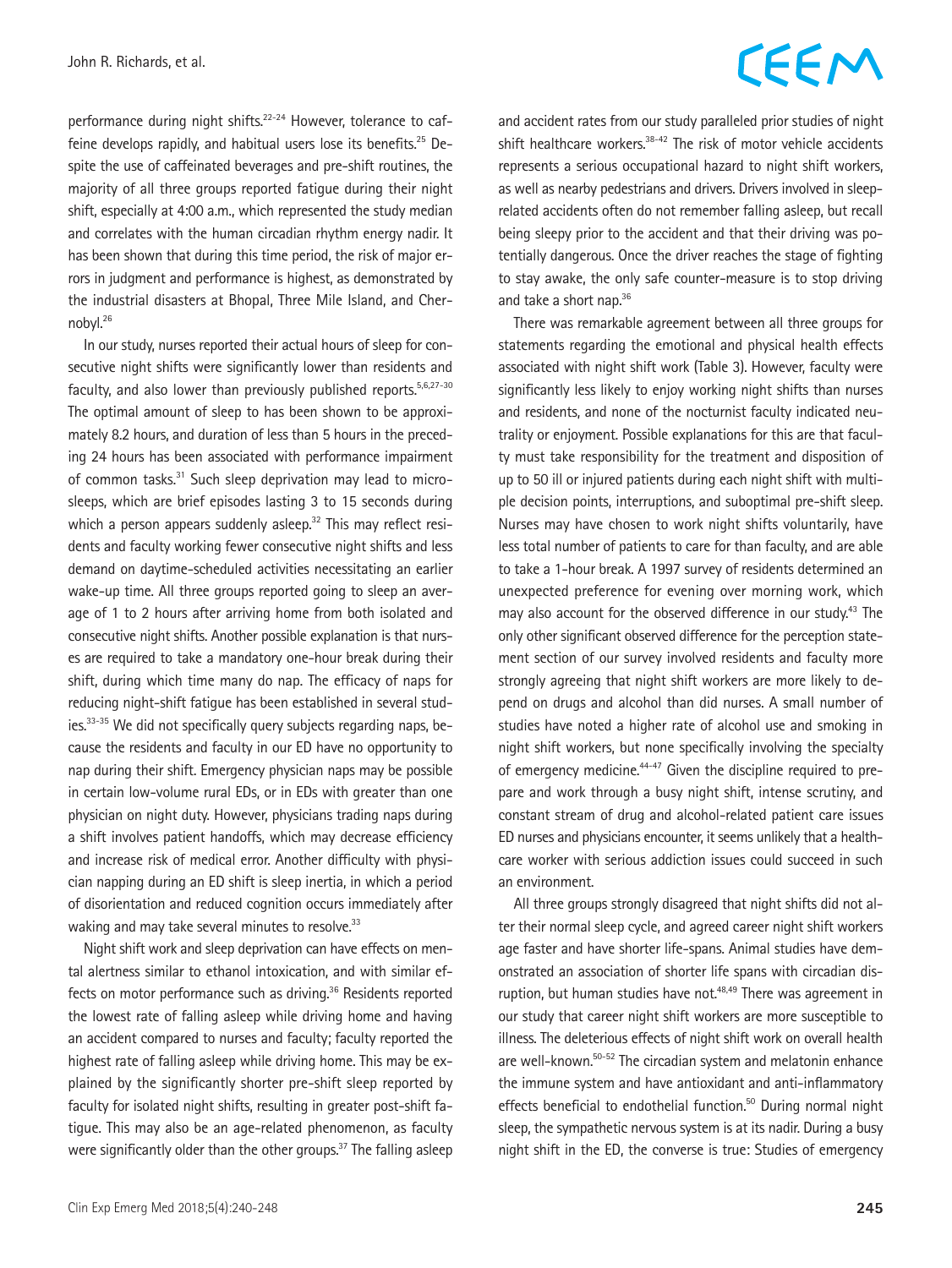physicians working at night have shown elevated heart rate, blood pressure, stress response, and prevalence of tachydysrhythmias.<sup>53-55</sup> The association of night shift work and increased risk of certain cancers has led to the International Agency for Research on Cancer to classify shift work that involves circadian disruption as a probable human carcinogen.56,57 The three groups were neutral regarding increased prevalence of depression with night shift work, although a recent meta-analysis suggested night shift work is associated with increased risk of depression.<sup>58</sup> Several nurse studies have also noted this association.<sup>5,27,30</sup> In their survey of 819 emergency physicians, Smith-Coggins et al.<sup>1</sup> reported night shift work negatively influenced 58% of respondents, with 29% indicating associated dysphoria. In their study, night shift work was a major deciding factor for 56% of participants who decided to retire early from emergency medicine. Another study of emergency physicians from this research group also noted negative impact on mood from night shift work.<sup>6</sup> Finally, in a systematic review of well-being in residency by Raj,<sup>59</sup> sleep loss and fatique had a major neqative impact on residents' mood and personal lives.

There are limitations to this survey study. First, it was performed over a 1-month period and as such, represents a "snapshot" in time of the opinions, preferences, and perceptions of the participating nurses, residents, and faculty. It is a single center study, and results may not be applicable to ED staff of other regional medical centers. Although our response rate was good, there is a potential for nonresponse bias. The results of the survey may not be generalizable to other types of night shift workers, such as factory workers, truck drivers, pilots, or perhaps even non-ED hospital staff.

Faculty, residents, and nurses share many characteristics regarding preparation, recovery and perception of night shift effects on mental and physical health. Most differences involved faculty, who tended to not use pharmacologic sleep aids, not eat prior to their night shift, fall asleep at a higher rate while driving home, and enjoy night shift work less compared to residents and nurses. Night shift work in the ED is mentally and physically challenging, with increased risk of medical errors, vehicular accidents, and downstream adverse psychological and physical health effects. As ED visits continue to increase each year, especially older patients with myriad acute problems and complex medical histories, the importance of adequate sleep to prepare for the many challenges of caring for patients is paramount.

### **SUPPLEMENTARY MATERIAL**

Supplementary Material 1 is available from: https://doi.org/10.15441/ ceem.17.270.

### **CONFLICT OF INTEREST**

No potential conflict of interest relevant to this article was reported.

#### **REFERENCES**

- 1. Smith-Coggins R, Broderick KB, Marco CA. Night shifts in emergency medicine: the american board of emergency medicine longitudinal study of emergency physicians. J Emerg Med 2014; 47:372-8.
- 2. Camerino D, Sandri M, Sartori S, Conway PM, Campanini P, Costa G. Shiftwork, work-family conflict among Italian nurses, and prevention efficacy. Chronobiol Int 2010;27:1105-23.
- 3. Ramazzini B. De morbis artificum diatriba [diseases of workers]. 1713. Am J Public Health 2001;91:1380-2.
- 4. Kecklund G, Axelsson J. Health consequences of shift work and insufficient sleep. BMJ 2016;355:i5210.
- 5. Lowson E, Middleton B, Arber S, Skene DJ. Effects of night work on sleep, cortisol and mood of female nurses, their husbands and children. Sleep Biol Rhythms 2013;11:7-13.
- 6. Smith-Coggins R, Rosekind MR, Hurd S, Buccino KR. Relationship of day versus night sleep to physician performance and mood. Ann Emerg Med 1994;24:928-34.
- 7. Smith MR, Fogg LF, Eastman CI. A compromise circadian phase position for permanent night work improves mood, fatigue, and performance. Sleep 2009;32:1481-9.
- 8. Manomenidis G, Panagopoulou E, Montgomery A. The 'switch on-switch off model': strategies used by nurses to mentally prepare and disengage from work. Int J Nurs Pract 2016;22: 356-63.
- 9. Adams J, Folkard S, Young M. Coping strategies used by nurses on night duty. Ergonomics 1986;29:185-96.
- 10. Slanger TE, Gross JV, Pinger A, et al. Person-directed, non-pharmacological interventions for sleepiness at work and sleep disturbances caused by shift work. Cochrane Database Syst Rev 2016:CD010641.
- 11. Liira J, Verbeek JH, Costa G, et al. Pharmacological interventions for sleepiness and sleep disturbances caused by shift work. Cochrane Database Syst Rev 2014:CD009776.
- 12. Jorgensen KM, Witting MD. Does exogenous melatonin improve day sleep or night alertness in emergency physicians working night shifts? Ann Emerg Med 1998;31:699-704.
- 13. Wright SW, Lawrence LM, Wrenn KD, Haynes ML, Welch LW, Schlack HM. Randomized clinical trial of melatonin after nightshift work: efficacy and neuropsychologic effects. Ann Emerg Med 1998;32(3 Pt 1):334-40.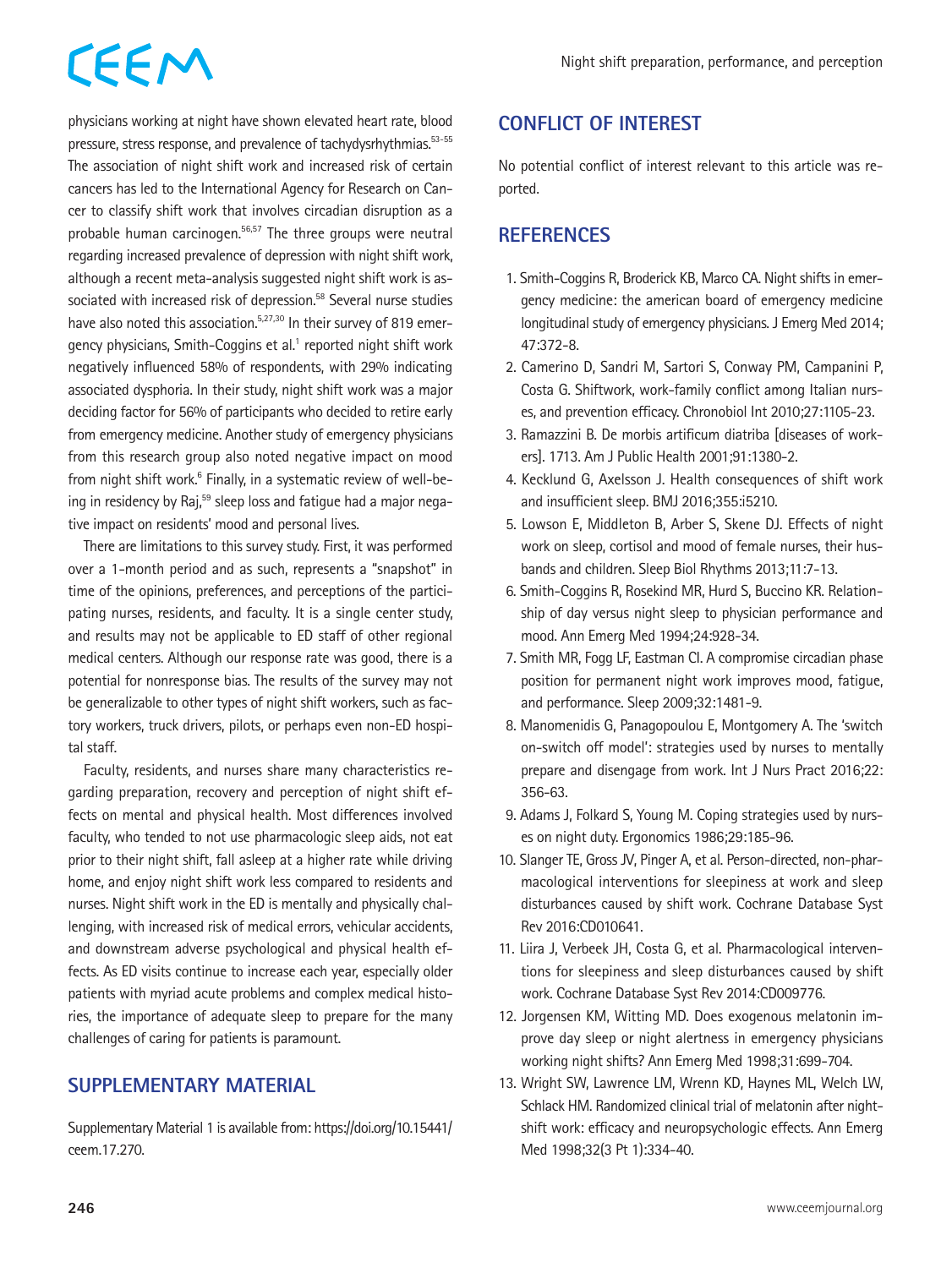- 14. Bailey B, Alexandrov L. A survey to describe sleep-facilitating substances used by Canadian emergency physicians. CJEM 2005;7:93-102.
- 15. Handel DA, Raja A, Lindsell CJ. The use of sleep aids among Emergency Medicine residents: a web based survey. BMC Health Serv Res 2006;6:136.
- 16. Bonnell EK, Huggins CE, Huggins CT, McCaffrey TA, Palermo C, Bonham MP. Influences on dietary choices during day versus night shift in shift workers: a mixed methods study. Nutrients 2017;9:193.
- 17. Persson M, Martensson J. Situations influencing habits in diet and exercise among nurses working night shift. J Nurs Manag 2006;14:414-23.
- 18. Gan Y, Yang C, Tong X, et al. Shift work and diabetes mellitus: a meta-analysis of observational studies. Occup Environ Med 2015;72:72-8.
- 19. Sharma A, Laurenti MC, Dalla Man C, et al. Glucose metabolism during rotational shift-work in healthcare workers. Diabetologia 2017;60:1483-90.
- 20. Shy BD, Portelli I, Nelson LS. Emergency medicine residents' use of psychostimulants and sedatives to aid in shift work. Am J Emerg Med 2011;29:1034-6.
- 21. Franke AG, Bagusat C, McFarlane C, Tassone-Steiger T, Kneist W, Lieb K. The use of caffeinated substances by surgeons for cognitive enhancement. Ann Surg 2015;261:1091-5.
- 22. Seidl R, Peyrl A, Nicham R, Hauser E. A taurine and caffeinecontaining drink stimulates cognitive performance and wellbeing. Amino Acids 2000;19:635-42.
- 23. Haskell CF, Kennedy DO, Wesnes KA, Scholey AB. Cognitive and mood improvements of caffeine in habitual consumers and habitual non-consumers of caffeine. Psychopharmacology (Berl) 2005;179:813-25.
- 24. Wyatt JK, Cajochen C, Ritz-De Cecco A, Czeisler CA, Dijk DJ. Low-dose repeated caffeine administration for circadian-phasedependent performance degradation during extended wakefulness. Sleep 2004;27:374-81.
- 25. Williams GW, Shankar B, Klier EM, et al. Sensorimotor and executive function slowing in anesthesiology residents after overnight shifts. J Clin Anesth 2017;40:110-6.
- 26. Grossman VG. Defying circadian rhythm: the emergency nurse and the night shift. J Emerg Nurs 1997;23:602-7.
- 27. Ruggiero JS, Avi-Itzhak T. Sleep patterns of emergency department nurses on workdays and days off. J Nurs Res 2016;24: 173-80.
- 28. Dula DJ, Dula NL, Hamrick C, Wood GC. The effect of working serial night shifts on the cognitive functioning of emergency physicians. Ann Emerg Med 2001;38:152-5.
- 29. Rollinson DC, Rathlev NK, Moss M, et al. The effects of consecutive night shifts on neuropsychological performance of interns in the emergency department: a pilot study. Ann Emerg Med 2003;41:400-6.
- 30. Geiger-Brown J, Rogers VE, Trinkoff AM, Kane RL, Bausell RB, Scharf SM. Sleep, sleepiness, fatigue, and performance of 12 hour-shift nurses. Chronobiol Int 2012;29:211-9.
- 31. Cheng YH, Roach GD, Petrilli RM. Current and future directions in clinical fatigue management: an update for emergency medicine practitioners. Emerg Med Australas 2014;26:640-4.
- 32. Poudel GR, Innes CR, Bones PJ, Watts R, Jones RD. Losing the struggle to stay awake: divergent thalamic and cortical activity during microsleeps. Hum Brain Mapp 2014;35:257-69.
- 33. Smith-Coggins R, Howard SK, Mac DT, et al. Improving alertness and performance in emergency department physicians and nurses: the use of planned naps. Ann Emerg Med 2006; 48:596-604.
- 34. Ribeiro-Silva F, Rotenberg L, Soares RE, et al. Sleep on the job partially compensates for sleep loss in night-shift nurses. Chronobiol Int 2006;23:1389-99.
- 35. Fallis WM, McMillan DE, Edwards MP. Napping during night shift: practices, preferences, and perceptions of critical care and emergency department nurses. Crit Care Nurse 2011;31: e1-11.
- 36. Horne J, Reyner L. Vehicle accidents related to sleep: a review. Occup Environ Med 1999;56:289-94.
- 37. Folkard S. Shift work, safety, and aging. Chronobiol Int 2008; 25:183-98.
- 38. Steele MT, Ma OJ, Watson WA, Thomas HA Jr, Muelleman RL. The occupational risk of motor vehicle collisions for emergency medicine residents. Acad Emerg Med 1999;6:1050-3.
- 39. Barger LK, Cade BE, Ayas NT, et al. Extended work shifts and the risk of motor vehicle crashes among interns. N Engl J Med 2005;352:125-34.
- 40. Scott LD, Hwang WT, Rogers AE, Nysse T, Dean GE, Dinges DF. The relationship between nurse work schedules, sleep duration, and drowsy driving. Sleep 2007;30:1801-7.
- 41. Gold DR, Rogacz S, Bock N, et al. Rotating shift work, sleep, and accidents related to sleepiness in hospital nurses. Am J Public Health 1992;82:1011-4.
- 42. Dorrian J, Lamond N, van den Heuvel C, Pincombe J, Rogers AE, Dawson D. A pilot study of the safety implications of Australian nurses' sleep and work hours. Chronobiol Int 2006;23: 1149-63.
- 43. Steele MT, McNamara RM, Smith-Coggins R, Watson WA. Morningness-eveningness preferences of emergency medicine residents are skewed toward eveningness. Acad Emerg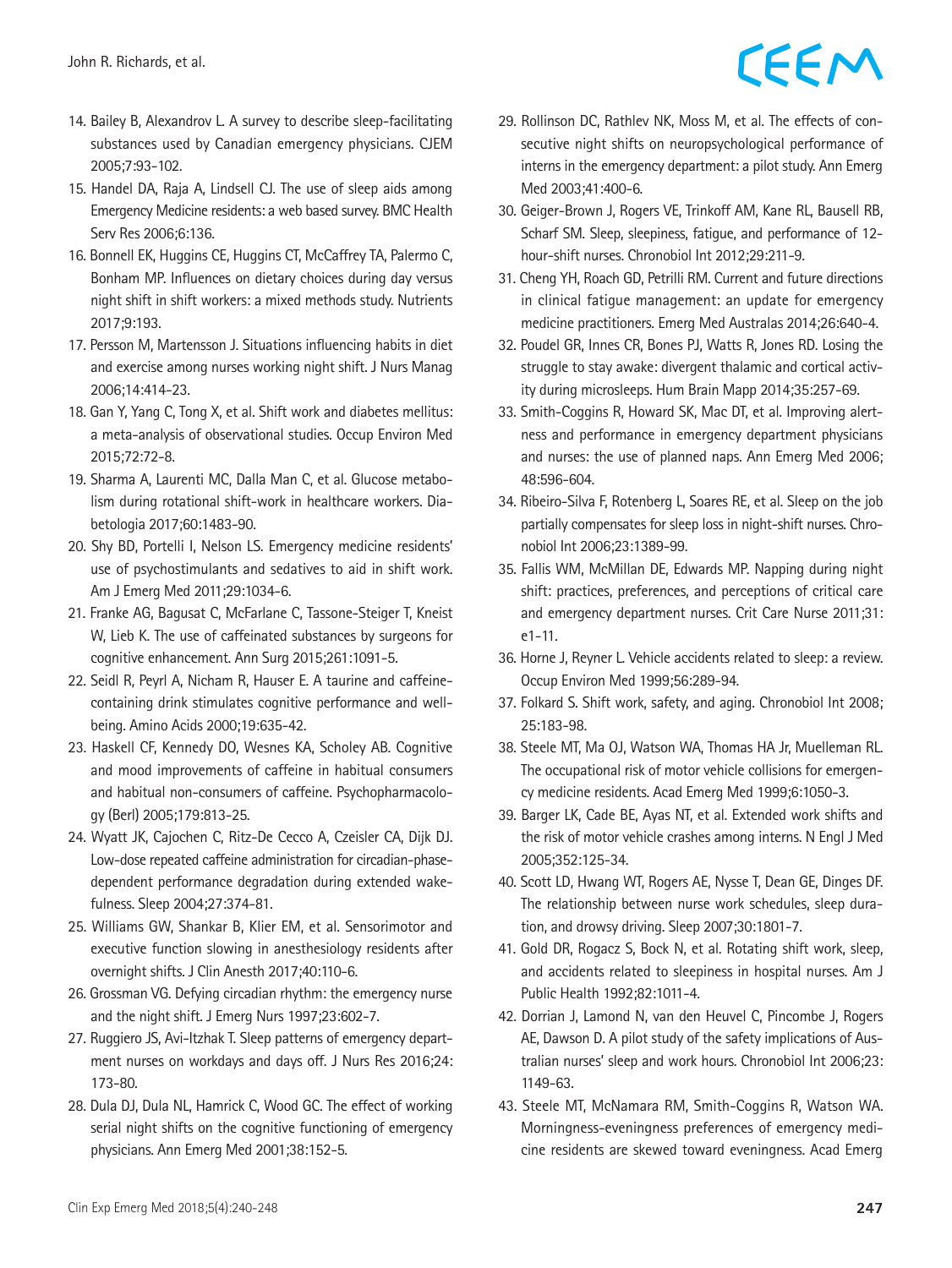Med 1997;4:699-705.

- 44. Hermansson U, Knutsson A, Brandt L, Huss A, Ronnberg S, Helander A. Screening for high-risk and elevated alcohol consumption in day and shift workers by use of the AUDIT and CDT. Occup Med (Lond) 2003;53:518-26.
- 45. Buchvold HV, Pallesen S, Oyane NM, Bjorvatn B. Associations between night work and BMI, alcohol, smoking, caffeine and exercise: a cross-sectional study. BMC Public Health 2015;15: 1112.
- 46. Trinkoff AM, Storr CL. Work schedule characteristics and substance use in nurses. Am J Ind Med 1998;34:266-71.
- 47. Gestal JJ. Occupational hazards in hospitals: accidents, radiation, exposure to noxious chemicals, drug addiction and psychic problems, and assault. Br J Ind Med 1987;44:510-20.
- 48. Anisimov VN, Vinogradova IA, Panchenko AV, Popovich IG, Zabezhinski MA. Light-at-night-induced circadian disruption, cancer and aging. Curr Aging Sci 2012;5:170-7.
- 49. Bokenberger K, Strom P, Dahl Aslan AK, Akerstedt T, Pedersen NL. Shift work and cognitive aging: a longitudinal study. Scand J Work Environ Health 2017;43:485-93.
- 50. Lange T, Dimitrov S, Born J. Effects of sleep and circadian rhythm on the human immune system. Ann N Y Acad Sci 2010;1193: 48-59.
- 51. Gu F, Han J, Laden F, et al. Total and cause-specific mortality of U.S. nurses working rotating night shifts. Am J Prev Med 2015;48:241-52.
- 52. Vyas MV, Garg AX, Iansavichus AV, et al. Shift work and vascular events: systematic review and meta-analysis. BMJ 2012; 345:e4800.
- 53. Dutheil F, Marhar F, Boudet G, et al. Maximal tachycardia and high cardiac strain during night shifts of emergency physicians. Int Arch Occup Environ Health 2017;90:467-80.
- 54. Adams SL, Roxe DM, Weiss J, Zhang F, Rosenthal JE. Ambulatory blood pressure and Holter monitoring of emergency physicians before, during, and after a night shift. Acad Emerg Med 1998;5:871-7.
- 55. Rauchenzauner M, Ernst F, Hintringer F, et al. Arrhythmias and increased neuro-endocrine stress response during physicians' night shifts: a randomized cross-over trial. Eur Heart J 2009; 30:2606-13.
- 56. Haus EL, Smolensky MH. Shift work and cancer risk: potential mechanistic roles of circadian disruption, light at night, and sleep deprivation. Sleep Med Rev 2013;17:273-84.
- 57. Stevens RG, Hansen J, Costa G, et al. Considerations of circadian impact for defining 'shift work' in cancer studies: IARC Working Group Report. Occup Environ Med 2011;68:154-62.
- 58. Lee A, Myung SK, Cho JJ, Jung YJ, Yoon JL, Kim MY. Night shift work and risk of depression: meta-analysis of observational studies. J Korean Med Sci 2017;32:1091-6.
- 59. Raj KS. Well-being in residency: a systematic review. J Grad Med Educ 2016;8:674-84.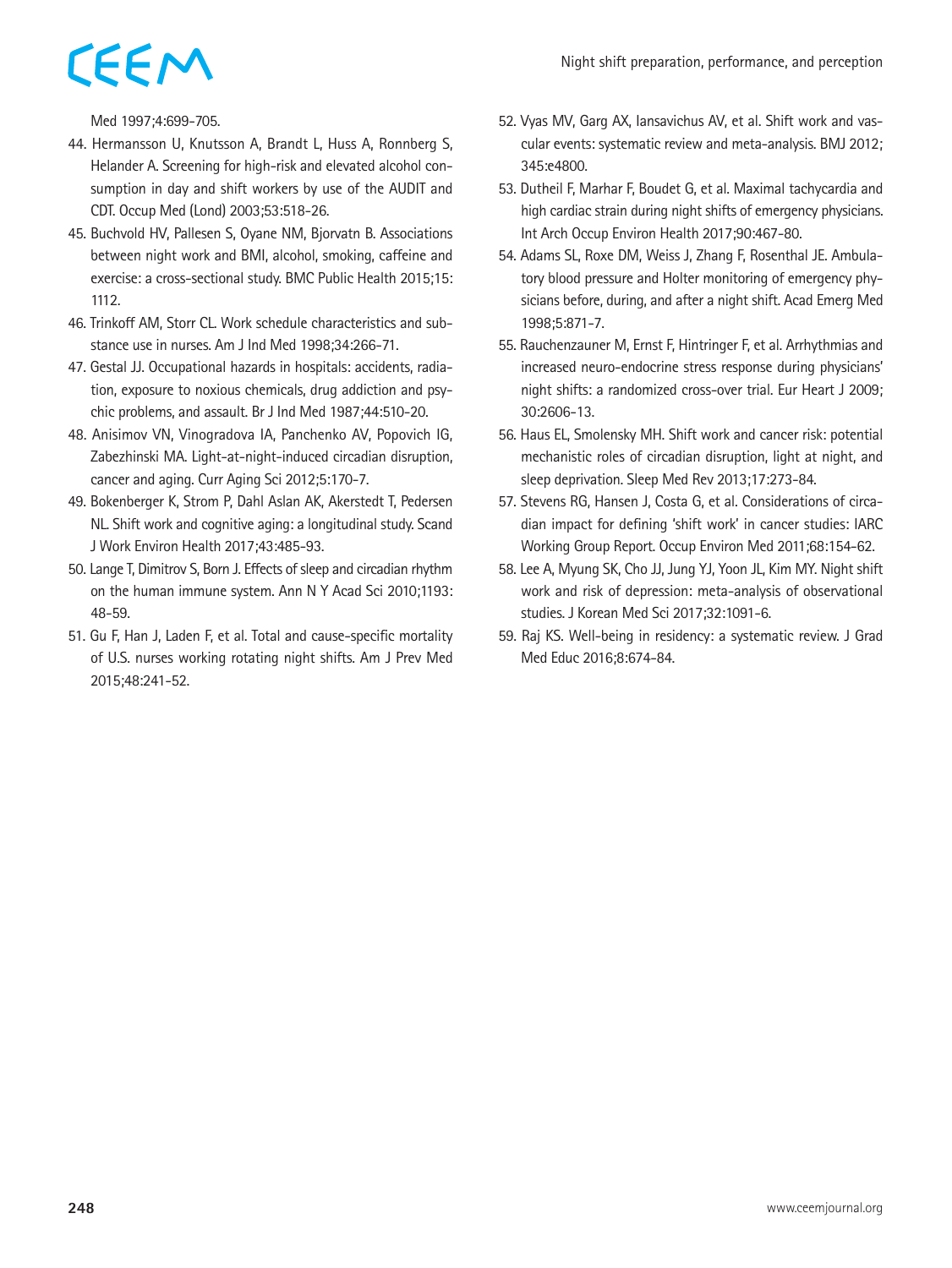### EEM

#### **Supplementary Material 1.** Night shift sleep survey: nurses

*"This is a voluntary survey and is anonymous. Thank you very much for participating!"*

**If you no longer work nights, please complete the survey based on your past experiences** 1. Do you have a pre-night shift routine? *YES NO* 2. What *physical* sleep aids do you use? (Circle all that apply) *Blackout curtains Earplugs Background noise (fan, music, etc) Special pillows (anatomic) Humidifier Other?\_*\_\_\_\_\_\_\_\_\_\_\_\_\_\_\_ 3. What is your preferred bedroom temperature? (Write in or circle) \_\_\_\_\_\_ *°Fahrenheit or No Preference* 4. What pharmacological sleep aid do you use consistently *before* a night shift? (Circle one, if none leave blank) *Benadryl Unisom Dramamine Valerian Melatonin Ambien Restoril Lunesta Sonata Belsorma Alcohol* **Night**  $\frac{1}{2}$  **Shifter - Nurses** *Other \_\_\_\_\_\_\_\_\_\_\_\_\_* 5. What pharmacological sleep aids have you tried? (Circle all that apply) er man pranna enegren sielp also have you arear (en ele an mal appri).<br>Benadryl Unisom Dramamine Valerian Melatonin Ambien Restoril Lunesta Sonata Belsorma Alcohol *Other \_\_\_\_\_\_\_\_\_\_\_\_\_* 6. Do you eat *just before* going to sleep? (Circle one) *No meal Snack Small meal Regular meal* 7. After you wake up do you regularly use any of the following before or during your shift? (if none leave blank)<br>Ceffee Tea Energy Drink Ceffeine (tablet) Drovisil *Coffee Tea Energy Drink Caffeine (tablet) Provigil* during a night shift? *YES NO Other \_\_\_\_\_\_\_\_\_\_\_\_\_\_\_\_* survey based on your past experiences 8. Despite these preparations, do you consistently experience fatigue during a night shift? YES NO 9. What average time during a night shift would you estimate your alertness to be at its lowest level? \_\_\_\_\_\_\_\_\_ O'clock  $\Rightarrow$ ges **Pre-Isolated Night Shift** Pre-Isolated Night Shift 10. Please estimate the minimum hours of sleep you need to be mentally and physically functional for a non-consecutive (*isolated*) night shift \_\_\_\_\_\_\_\_\_\_ hours 10. Please estimate the minimum hours of sleep you need to be mentally and physic<br> 11. How much average sleep do you get before an <u>isolated</u> night shift? \_\_\_\_\_\_\_\_\_ hours or (Circle) Don't sleep (skip to 12)  $T$  is a voluntary survey and is anonymous. That is anonymous. That is anonymous. The participating  $T$ 11A. If you sleep, what is your preferred time of day to go to bed? \_\_\_\_\_\_\_\_\_\_\_\_ O'clock 11B. If you sleep, what is your preferred time to wake up? \_\_\_\_\_\_\_\_\_\_\_\_\_ O'clock 11. How much average sleep do you get before an *isolated* night shift  $S$  is the contract of  $\mathcal{L}$  . The  $\mathcal{L}$  to  $\mathcal{L}$  to 12) does not to 12) does not 12). Post-Isolated Night Shift Pre-Isolated Night Shift 12. Please estimate the minimum hours of sleep you need to be functional the day after an *<u>isolated</u>* night shift \_\_\_\_\_\_\_\_\_\_\_ hours<br> **12.** Please estimate the minimum hours of sleep you need to be functional the day after 13. On average, how many hours elapse before you go to sleep after arriving home? \_\_\_\_\_\_\_\_\_ hours or (Circle) I don't sleep (Skip to 14) *Restoril Lunesta Sonata Belsorma Alcohol*  13A. If you sleep, how many hours do you estimate you get after an *<u>isolated</u>* night shift? \_\_\_\_\_\_\_\_\_\_\_ hours you estimate you get after an <u>isolated</u> night shift? \_\_\_\_\_\_\_\_\_\_\_\_\_ h -902-